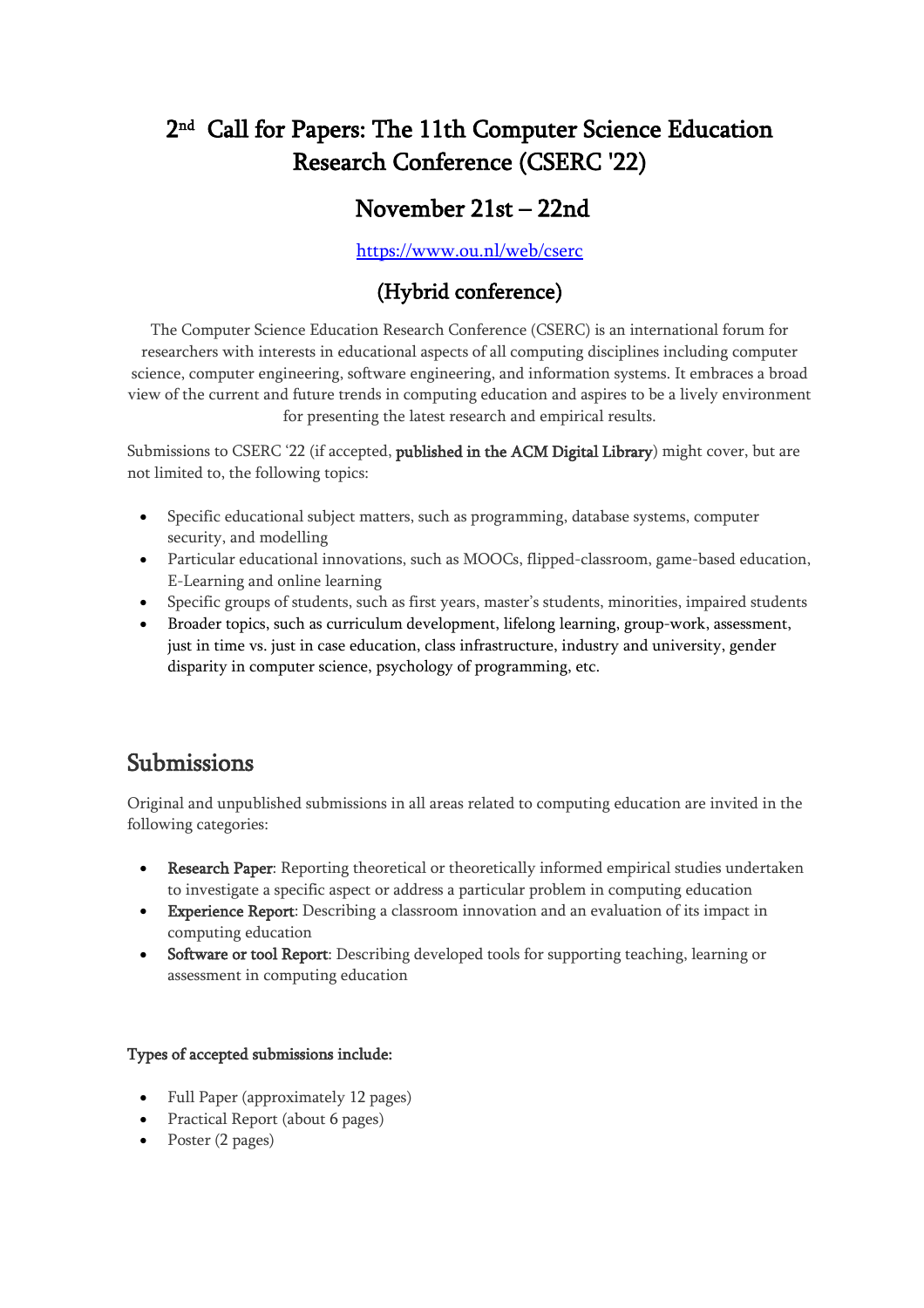A research paper, experience report, or software/tool report can belong to one of the above types.

#### Submission Format

- Templates for submissions can be found at th[e ACM SIG Proceedings website](https://www.acm.org/publications/proceedings-template)
- Papers can be submitted using EasyChair [\(https://easychair.org/conferences/?conf=cserc22\)](https://easychair.org/conferences/?conf=cserc22)
- Documents proposed for conference presentation should be high quality, unpublished, original work and submitted online
- The official language of the conference is English

## Review Process and Publication

- Submissions to CSERC are reviewed by an international program committee. The authors of the reviewed submissions will receive constructive feedback provided by this committee.
- The final versions of the papers accepted for presentation at CSERC'22 will be published in the ACM Digital library [\(https://dl.acm.org/conference/cserc\)](https://dl.acm.org/conference/cserc).
- At least one author of every accepted paper/poster must register for the event and present the paper/poster.
- CSERC used to follow a post-conference proceedings. However, in CSERC' 22 we will follow a normal procedure for publishing the proceedings before the conference.

### Important Dates

- Abstract submission: Sunday 10 July 2022
- Paper submission deadline: Sunday 24 July 2022
- Deadline for paper reviews by the PC members: Sunday 11 September 2022
- Notification of paper acceptance: Monday 19 September 2022
- Registration opens: Tuesday 20 September 2022
- Submission of paper final version (Camera-ready version): Sunday 9 October 2022
- Author registration, Early-bird (non-author) deadline: Sunday 16 October 2022
- Conference (online): Monday, 21 November Tuesday, 22 November, 2022

## Program Chairs

- Dave Stikkolorum, Leiden University, The Netherlands
- Ebrahim Rahimi, Open University, The Netherlands
- Sylvia Stuurman, Open University, The Netherlands
- Web Master: Tessa Senden, Open University, The Netherlands